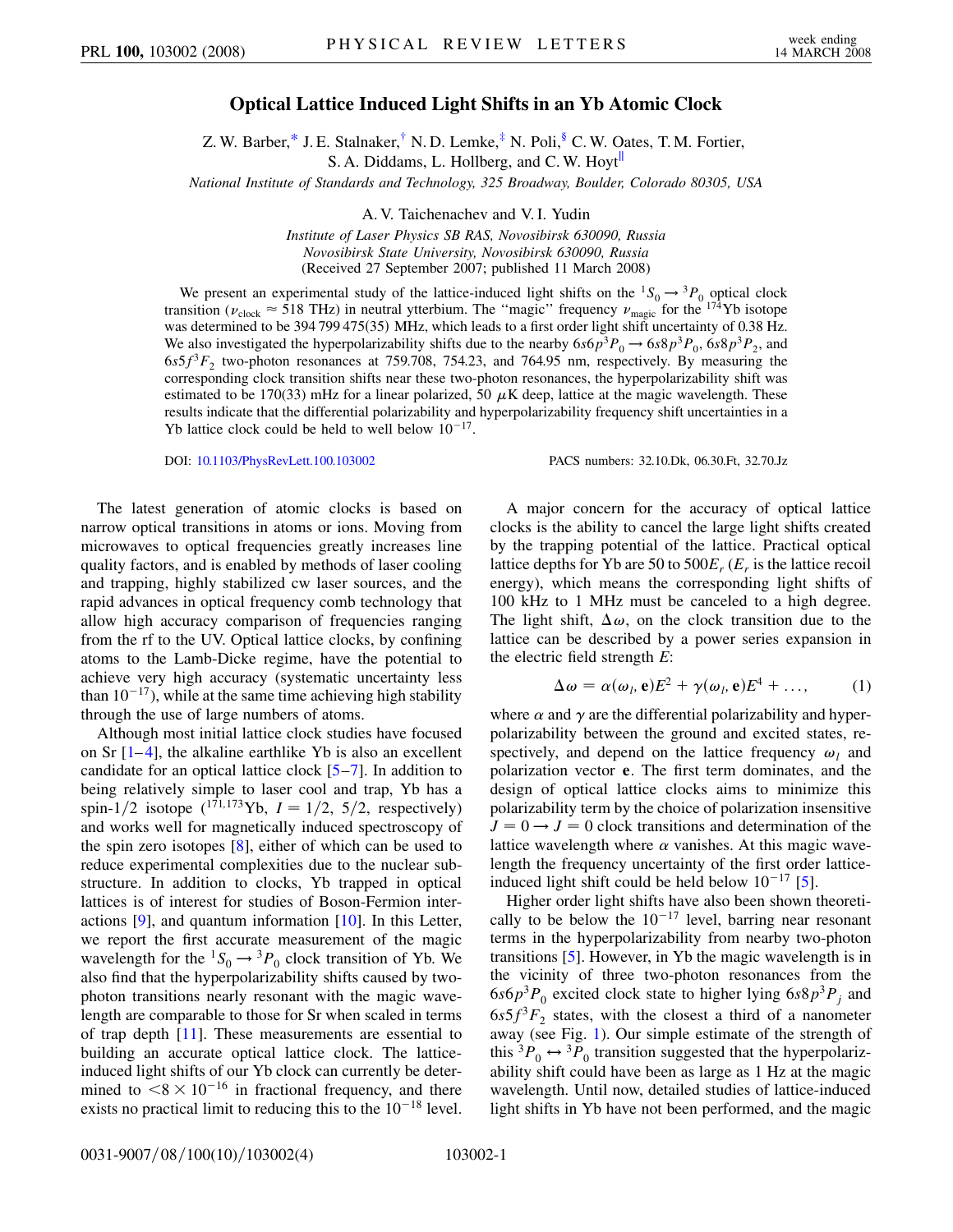<span id="page-1-0"></span>

FIG. 1 (color online). Relevant energy levels of Yb, including expanded view of states nearly resonant through two-photon excitation at the magic wavelength. The two-photon detunings are expressed in terms of the one photon frequency.

wavelength had been only roughly located to near 759.35 nm [\[7](#page-3-6)].

Most of our current work utilizes the <sup>174</sup>Yb isotope and the method of magnetically induced spectroscopy (MIS) [\[7,](#page-3-6)[8](#page-3-7)]. After laser cooling and trapping on both the strong  ${}^{1}P_{1}$  singlet line and the weaker  ${}^{3}P_{1}$  intercombination line, we load roughly 10 000 atoms into an optical lattice at temperature of  $\approx$ 15  $\mu$ K. The 1D lattice is formed in the horizontal plane by focusing approximately 1 W of light to a waist of  $\approx 30 \mu$ m, then retroreflecting the beam with a curved mirror. This produces a standing wave lattice consisting of a series of pancake shaped wells with a trap depth of  $\sim$ 50  $\mu$ K (500 $E_r$ ). After the preparation stage, a static magnetic field ( $\sim$ 10 mT) is turned on to mix the upper <sup>3</sup> $P_0$ clock state with the  ${}^{3}P_1$  state, which provides a nonzero transition strength between the two states (MIS method). While the bias field is on, the atoms are probed along the lattice direction with a frequency stabilized laser at the clock wavelength of 578.42 nm. Excitations to the upper clock state are detected by measuring the depletion of the ground state population after the excitation pulse. With a field of  $\approx$  1.5 mT and about 12  $\mu$ W of probe light focused to a 35  $\mu$ m spot, we generate a  $\pi$  pulse in 64 ms. For operation as a frequency reference, the stable clock laser is locked to the atomic resonance by use of an acousto-optic modulator to remove the slow drift of the reference cavity. Further details of the experimental apparatus can be found in Ref. [\[12\]](#page-3-11).

For the measurements of the magic wavelength, we compared our clock frequency shifts to a Ca based clock [\[13\]](#page-3-12) using an octave spanning Ti:sapphire optical frequency comb [[14](#page-3-13)]. The Ca clock runs in a simplified mode that provides high stability (averaging down to  $3 \times$  $10^{-16}$  fractional frequency instability in  $\approx$  200 s) and high reliability. In addition, comb was used as a reference to stabilize the frequency of the lattice laser.

A rough determination of the magic wavelength was made by observing the width and asymmetry of the spectroscopic lines of the clock transition. Then the clock frequency shift versus lattice intensity for 12 lattice wavelengths was measured by counting the beat frequency between our Yb locked laser and the comb, which was stabilized to the Ca clock [see Fig.  $2(a)$ ]. The slope of each wavelength set, which is proportional to the differential polarizability at that wavelength, was extracted with a linear weighted least squares fit. These slopes were then plotted as a function of the lattice frequency (see Fig. [2\(b\)](#page-1-1)). The magic frequency is  $v_{\text{magic}} =$ 394 799 475(35) MHz, or  $\lambda_{\text{magic}} \approx 759.3537 \text{ nm}$ , as determined by the zero crossing. Combined with the slope  $\left[d\alpha / d\nu_{\text{magic}} = -22(1) \text{ mHz}/(E_r \text{ GHz})\right]$ , the estimated error gives an uncertainty in the shift of 0.38 Hz, for a lattice depth of 500*Er*. This uncertainty is limited only by the data presented here. With additional measurements, the magic wavelength and first order light shift uncertainty will be continually refined and reduced by interclock comparisons. Importantly, a 100 kHz measurement uncertainty in the magic wavelength is feasible, which would produce a clock shift uncertainty of less than  $10^{-18}$ .

With the first term in Eq. [\(1\)](#page-0-0) minimized by operating at the magic wavelength, it is important to determine the size of the second term. The largest contributors to the hyperpolarizability are the near resonant two-photon transitions



<span id="page-1-1"></span>FIG. 2 (color online). (a) The shift of the Yb optical clock frequency versus lattice power for 12 separate lattice wavelengths. As the lattice wavelength is increased, the differential polarizability (slope of the lines) goes from large and negative, through zero at the magic frequency,  $v_{\text{magic}} =$ 394 799 475(35) MHz,  $(\lambda_{\text{magic}} \approx 759.3537 \text{ nm})$ , to large and positive. The data are individually offset so the fit lines pass through the origin. (b) Differential polarizability plotted as a function of lattice frequency. The fit line was used to interpolate the magic frequency with an uncertainty of 35 MHz.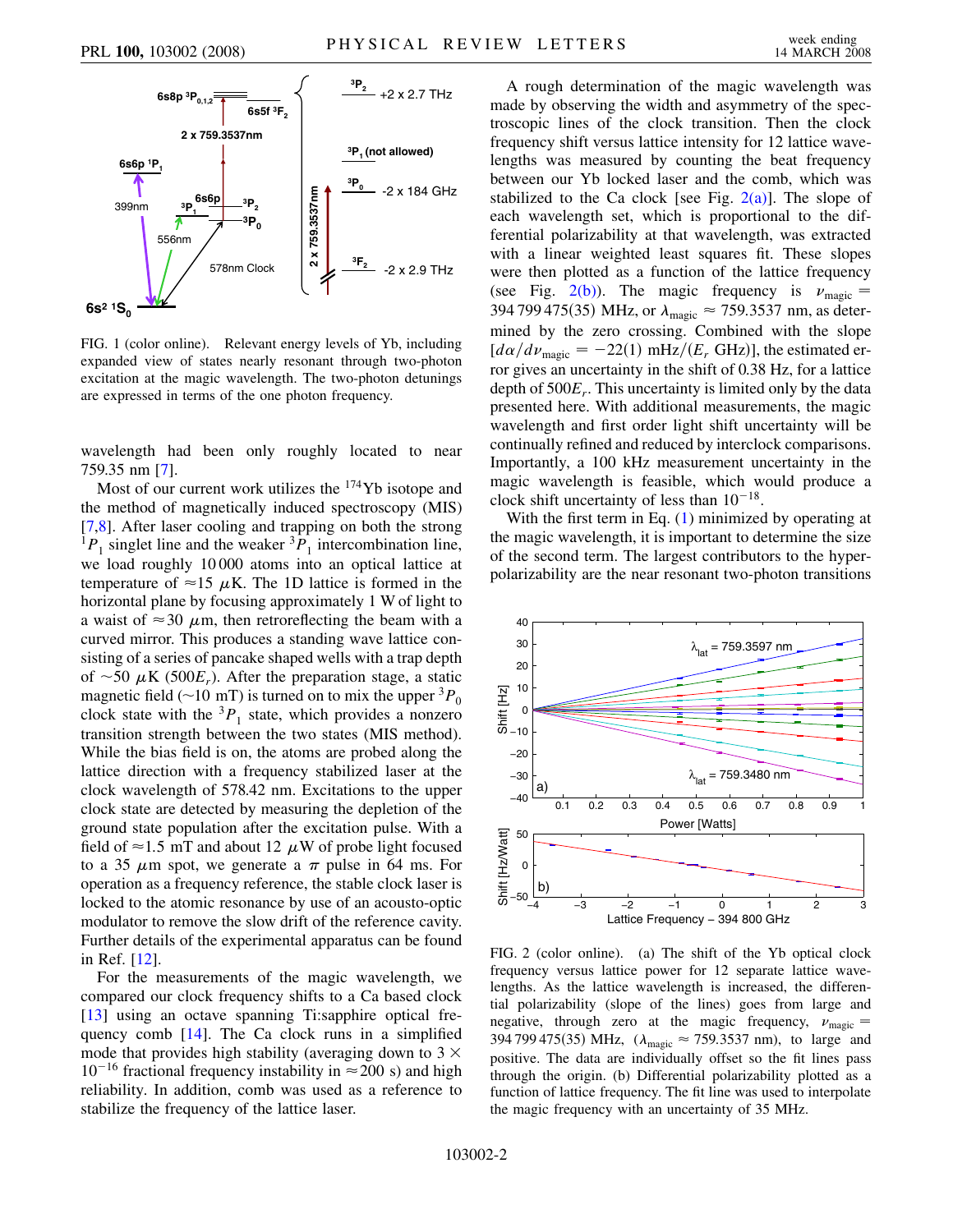from the upper clock state to the  $6s8p^3P_{02}$  states at 759.7082 nm  $(J = 0)$  and 754.23 nm  $(J = 2)$  and to the  $6s5f<sup>3</sup>F<sub>2</sub>$  state at 764.95 nm. (The two-photon transition to the  $6s8p^3P_1$  state at 758.41 nm is not allowed, due to selection rules.) The closest two-photon transition is the  ${}^{3}P_{0} \rightarrow {}^{3}P_{0}$  transition, which is -184 GHz (-368 GHz two-photon detuning) from the magic wavelength (see Fig. [1\)](#page-1-0).

To measure the effect of the two-photon transition on the clock frequency, we tuned the lattice close to this resonance and measured the <sup>1</sup>S<sub>0</sub>  $\rightarrow$  <sup>3</sup>P<sub>0</sub> clock shift, similar to the approach used for Sr [[11](#page-3-10)]. With the lattice detuned from the magic wavelength, the spectroscopic lines observed on the clock transition were slightly asymmetric and broadened to about 1.5 kHz. For these larger shifts our reference cavity was sufficiently stable (400 Hz linear drift over a few hours), so that the Ca clock was not needed as a reference.

The light shift on the clock transition with the lattice frequency tuned close to the  $6s6p^3P_0 \rightarrow 6s8p^3P_0$  twophoton resonance is shown in Fig. [3.](#page-2-0) At each point of lattice laser frequency, we scanned over the clock resonance 6 to 8 times. The line shapes were then fit with a Lorentzian line shape to determine the line center. The measured clock frequency shifts versus lattice wavelength are then fit with a dispersion line shape, which when extrapolated to the measured magic wavelength gives a clock shift of 0.80(12)  $\mu$ Hz/ $E_r^2$ . For our lattice depth of  $\approx$  500 $E_r$ , this leads to a clock shift of 200(30) mHz or 4  $\times$  $10^{-16}$  fractionally. It must be noted that the associated uncertainty is mainly due to our determination of the

<span id="page-2-0"></span>

FIG. 3 (color online). ac Stark shift on the clock transition with the lattice tuned near the  $6s6p^3P_0 \leftrightarrow 6s8p^3P_0$  two-photon resonance with linear (solid points) and circular (open squares) lattice polarization. Extrapolating the dispersion shaped fit to the magic wavelength gives a shift of 200(30) mHz for a 500*Er* trap depth. The resonance disappears in the circular polarized case due to selection rules.

peak lattice intensity, as the extrapolated fit supports a much smaller uncertainty.

We also performed a similar set of light shift measurements with circularly polarized light. In this case, the  ${}^{3}P_{0} \rightarrow {}^{3}P_{0}$  two-photon transition vanishes because of two-photon selection rules. Although the circular polarization was imperfect  $(10\%$  linear component from birefringence of the vacuum windows), the resonance was not discernible in either the width or centers of the lines (see Fig. [3](#page-2-0)). With the use of an even isotope, the first order light shift is largely insensitive to the polarization, making the lattice ellipticity a free parameter that could be used to minimize or cancel the hyperpolarizability shift [\[15](#page-3-14)[,16\]](#page-3-15).

In comparison to the <sup>3</sup> $P_0$  two-photon resonance the <sup>3</sup> $P_2$ and  ${}^{3}F_{2}$  two-photon resonances are much further detuned, which would suggest their associated hyperpolarizability shifts should be significantly smaller. To verify this, we switched to spectroscopy of the 171Yb isotope because the large light shift broadening that occurs when the lattice is tuned to 754.23 and 764.95 nm made efficient excitation of the clock transition with the MIS technique difficult. For the 171Yb isotope, much larger Rabi frequencies could be generated resulting in higher contrast spectroscopic lines.

The resulting light shift measurements of the clock resonance near the  ${}^{3}F_2$  two-photon resonance are shown in Fig. [4.](#page-2-1) The separate two-photon resonances are the two hyperfine components caused by the  $I = 1/2$  nuclear spin of  $171$ Yb, which are split by 4240(20) MHz (2120(10) MHz for the lattice frequency). The large error bars of the individual points in Fig. [4](#page-2-1) are caused by the large linewidths and asymmetries of the observed lines. By fitting the clock shift versus lattice frequency for the two twophoton resonances and extrapolating to the magic wave-

<span id="page-2-1"></span>

FIG. 4 (color online). ac stark shifts on the Yb optical clock frequency with the lattice laser tuned near the  $6s6p^3P_0 \rightarrow$  $6s5f<sup>3</sup>F<sub>2</sub>$  two-photon resonances. The two resonances are the  $F = 5/2$ , 3/2 hyperfine components of the <sup>3</sup> $F<sub>2</sub>$  state in the <sup>171</sup>Yb isotope, and are split by 4240(20) MHz. The fit gives a total clock shift of 3.5 mHz when extrapolated to the magic wavelength.